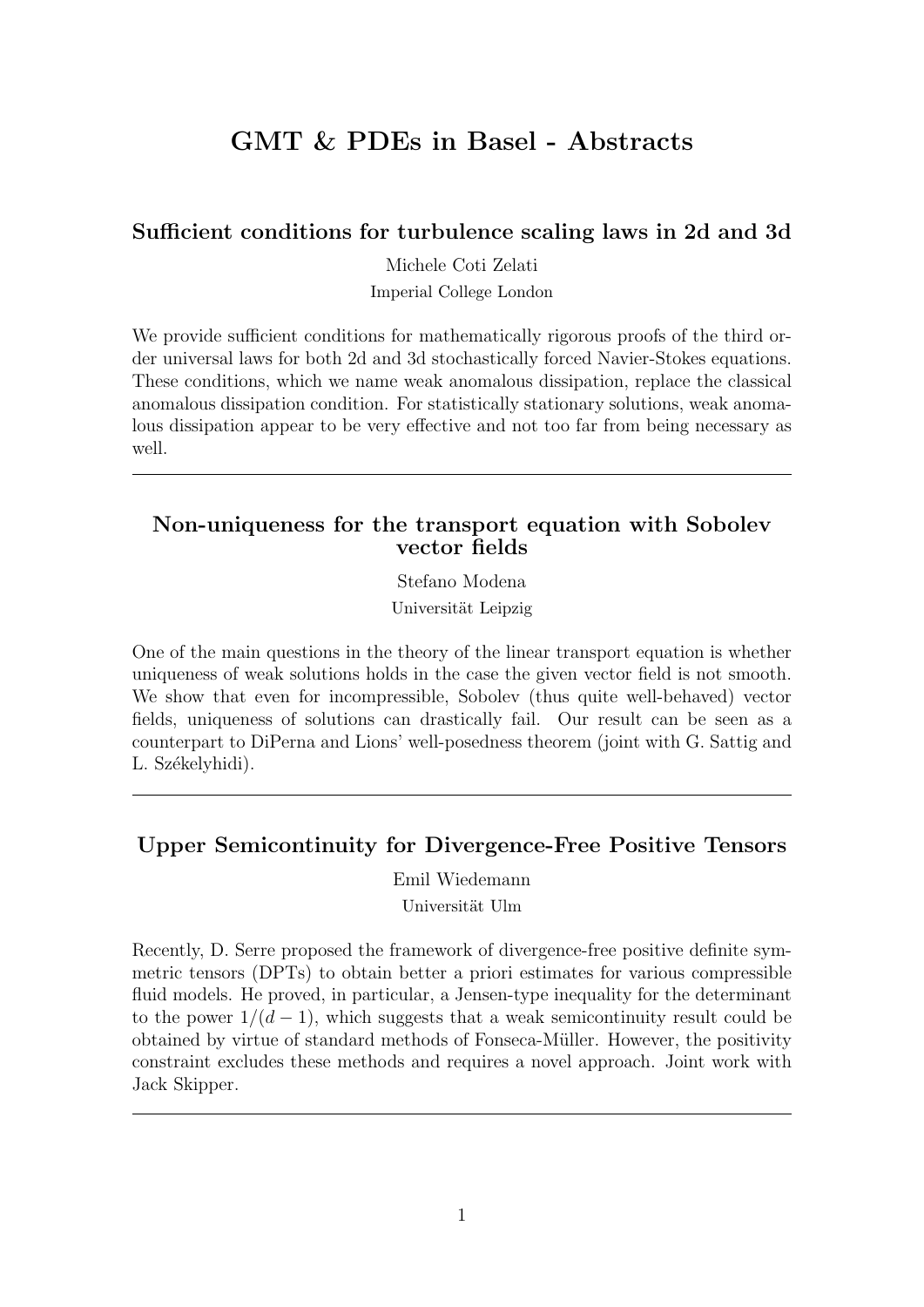#### **TBA**

### Camilla Nobili Universität Hamburg

tba

### Propagation of regularity for solutions of the transport equation with non-Lipschitz velocity field

Elia Bru`e

Scuola Normale Superiore di Pisa

Since the work by Di Perna and Lions ('89) the continuity and transport equation under mild regularity assumptions on the vector field have been extensively studied, becoming a florid research field. The aim of this talk is to give an overview of the quantitative side of the theory, focusing mostly on the problem of propagation of regularity for ODE flows and solutions to the transport equation. We present recent results, examples, applications and open problems. This is based on joint works in collaboration with Quoc-Hung Nguyen.

#### **TBA**

Laura Caravenna Università di Padova

tba

#### Pattern formation in colloidal systems and generalized antiferromagnetic models

Sara Daneri

Gran Sasso Science Institute, L'Aquila

Spontaneous formation of periodic patterns is a fascinating phenomenon in nature, which at microscopic scales is often originated by the competition between two forces: one attracting and short-range and one repulsive and long-range. According to the mutual strength between the two forces and the density of the material different periodic patterns can be formed: bubbles, stripes, columns, holes,... Although such structures are observed in experiments and reproduced in simulations, a mathematical proof of the fact that the ground states of the energies of the models are of this form is a challenging problem, still open in most cases (for example, for the well-studied Ohta-Kawasaki model for diblock copolymers). The reason is that the models have in general more symmetries than the expected ground states. In collaboration with E. Runa we proved that, for a generalized antiferromagnetic model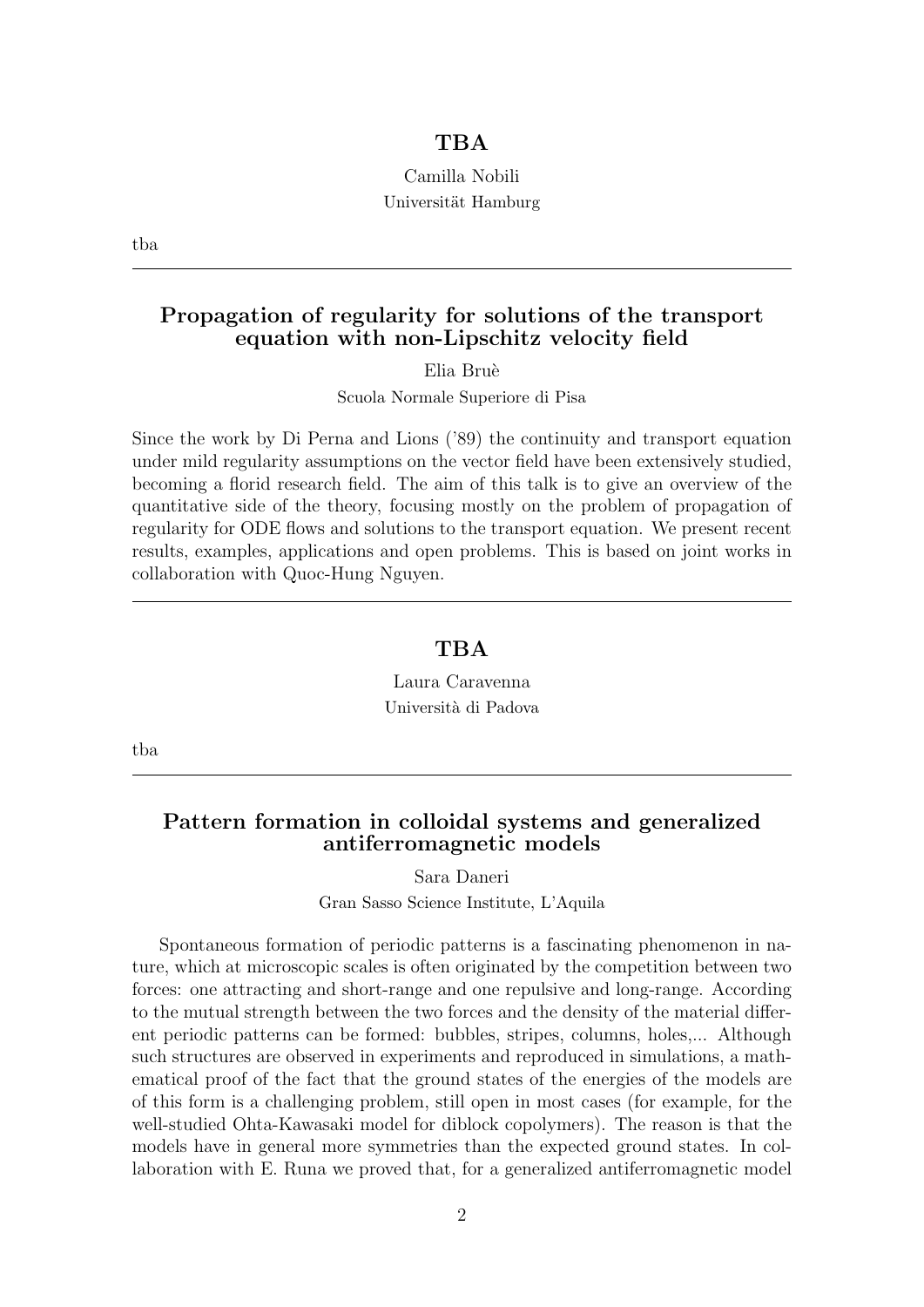and a model for colloidal system (which corresponds to the one used by chemists in their simulations), global minimizers are, in suitable regimes, periodic stripes. Moreover, also in collaboration with A. Kerschbaum, we proved that minimizers of the diffuse-interface version of such models are one-dimensional functions. In this talk, after reviewing the main existing results towards the characterization of minimizers, I will point out the main difficulties in the above problems and the ideas that have been developed to overcome them.

## Multi-material transport problems

Annalisa Massaccesi Universit`a di Verona

In this joint works with Andrea Marchese and coauthors, we propose an Eulerian formulation for the multicommodity flow problem, i.e., a general branched transportation problem in which  $m$  different goods are moved simultaneously. Moreover, in the atomic case, we prove that the problem can be relaxed in a mass minimization problem in a class of rectifiable currents with coefficients in a group, allowing to introduce a notion of calibration. Finally, I will show how these tools allow the modelling of the oriented mailing problem.

### Renormalization and energy conservation for the axisymmetric Euler equation

Christian Seis

Universität Münster

We consider the axisymmetric Euler equations without swirl, which describe, for instance, the motion of vortex rings in ideal fluids. We will give a short overview on previous results concerning well-posedness and qualitative properties of solutions and discuss similarities and differences with the planar two-dimensional Euler equations. In the main part of the talk, we present renormalization results for vanishing viscosity solutions obtained from the Navier-Stokes equations and discuss the conservation of the kinetic energy. Joint work with Camilla Nobili.

## On the structure of solenoidal vector measures on the plane

Nikolay A. Gusev Moscow Institute of Physics and Technology

We will discuss the structure of solenoidal vector measures on the plane. It will be shown that such measures can be decomposed into a superposition of measures induced by closed simple curves. We will also provide a detailed characterization of the extremal points of the unit ball in the space of functions of bounded variation. This is a joint work with P. Bonicatto.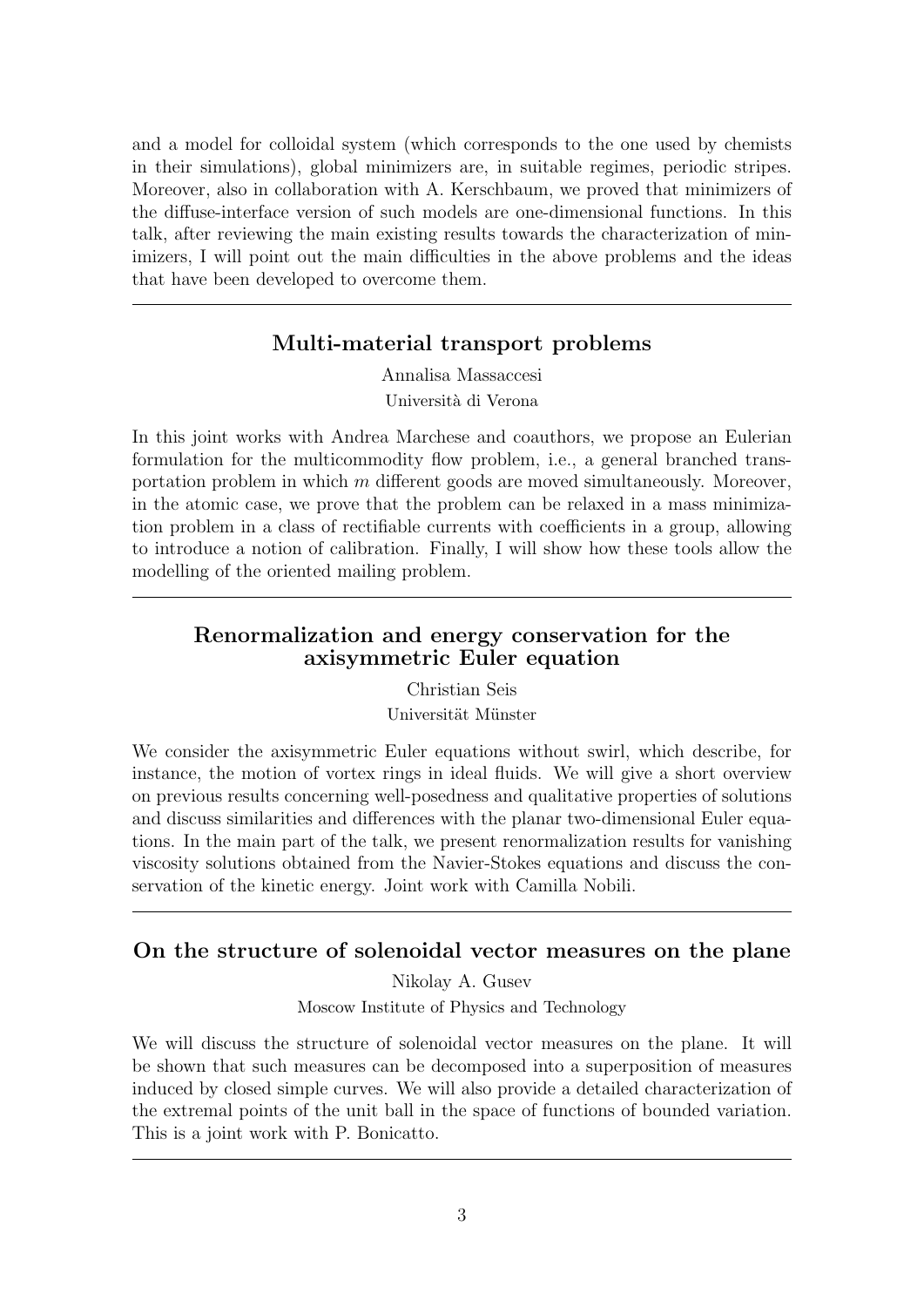### Nonresonant bilinear forms for partially dissipative hyperbolic systems violating the Shizuta-Kawashima condition

#### Roberta Bianchini

Laboratoire Jacques-Louis Lions - Sorbonne Université

. We consider a simple example of a partially dissipative hyperbolic system violating the Shizuta-Kawashima condition, i.e. such that some eigendirections do not exhibit dissipation at all. In the space-time resonances framework introduced by Germain, Masmoudi and Shatah, we prove that, when the source term has a Nonresonant Bilinear Form, as proposed by Pusateri and Shatah CPAM 2013, the formation of singularities is prevented, despite the lack of dissipation. This allows us to show that smooth solutions to this preliminary case-study model exist globally in time.

#### Weak solutions of the Navier-Stokes equations may be smooth for a.e. time

Maria Colombo EPF Lausanne

In a recent result, Buckmaster and Vicol proved non-uniqueness of weak solutions to the Navier-Stokes equations which have bounded kinetic energy and integrable vorticity. We discuss the existence of such solutions, which in addition are regular outside a set of times of dimension less than 1.

#### Finite Energy Weak Solutions of the Navier-Stokes-Korteweg equations

Stefano Spirito Università de L'Aquila

In this talk I will present some results concerning the analysis of the existence of finite energy weak solutions of the Navier-Stokes-Korteweg equations, which model the dynamic of a viscous compressible fluid with diffuse interface. A general theory of global existence is still missing, however for some particular cases of physical interest, it is possible to prove global existence of weak solutions. The talk is based on a series of joint works with Paolo Antonelli (GSSI - Gran Sasso Science Institute, L'Aquila).